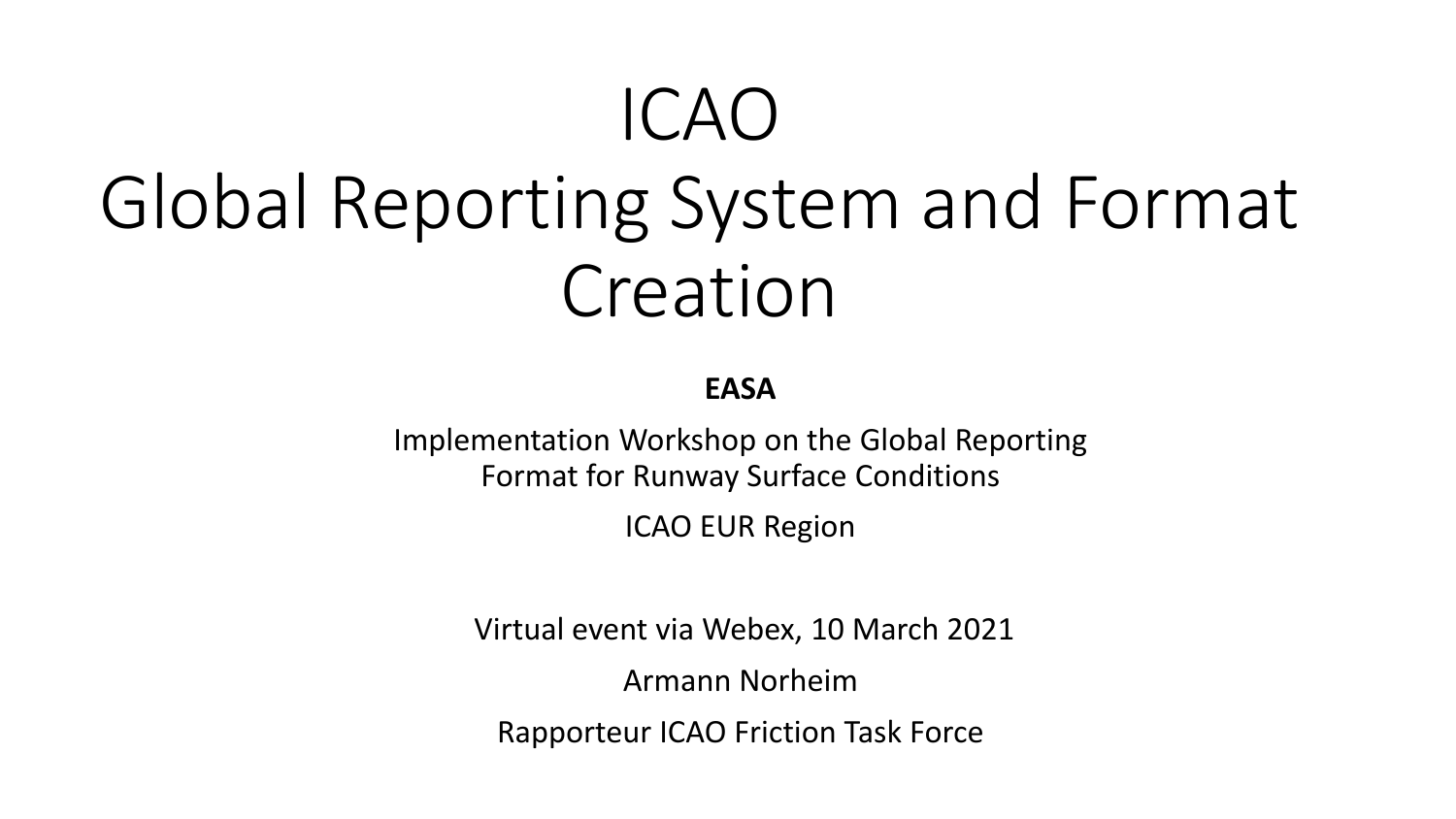### Creation of a global system and format

## Need to standardise information to pilots

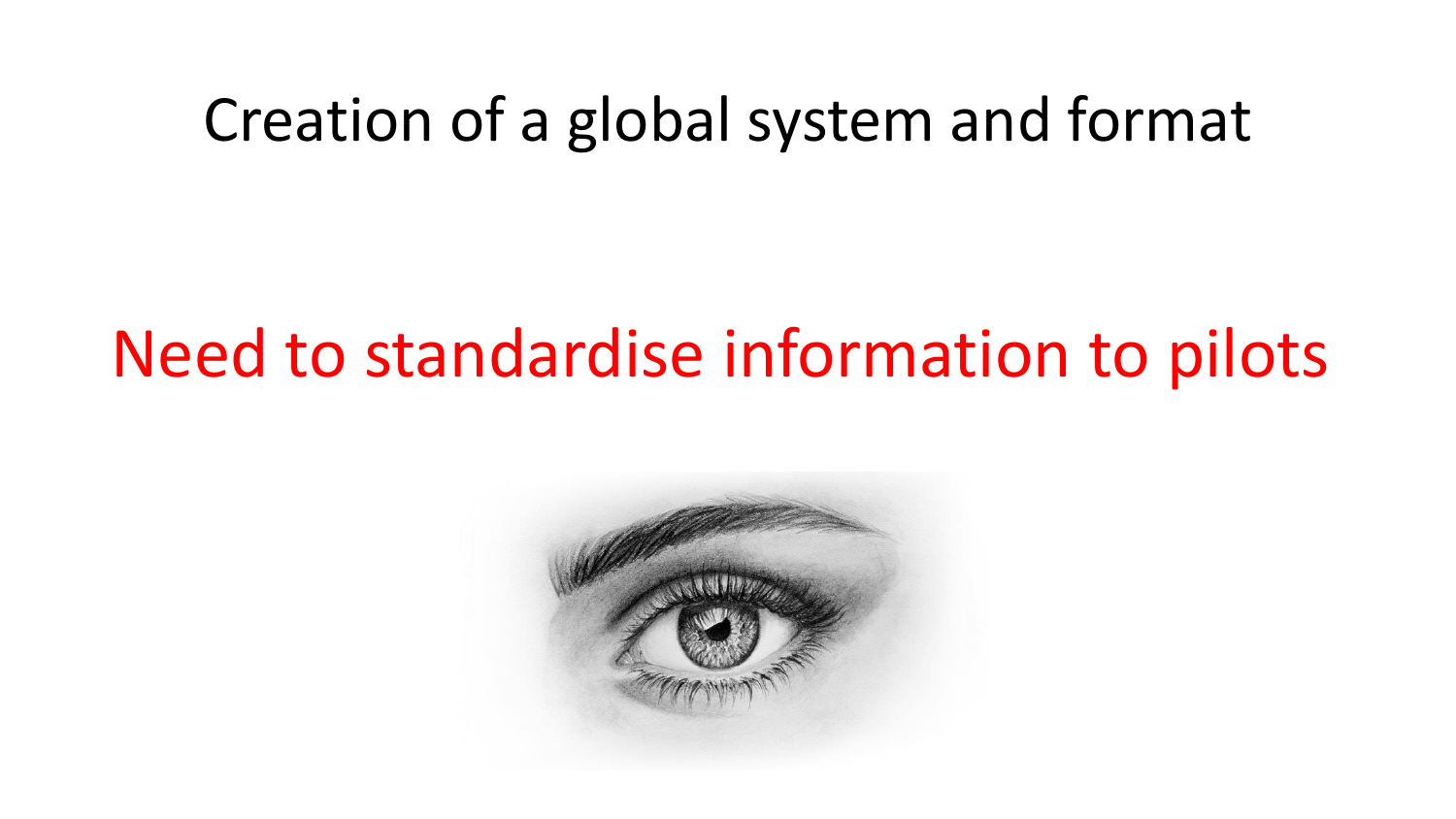### Operational need

Let there be no doubt.

- The ICAO global reporting system and format is developed based upon the operational need for information for the safe operation of the aircraft.
- Improved safety through performance-relevant reporting of runway conditions.

A global language.

A tool for making decisions.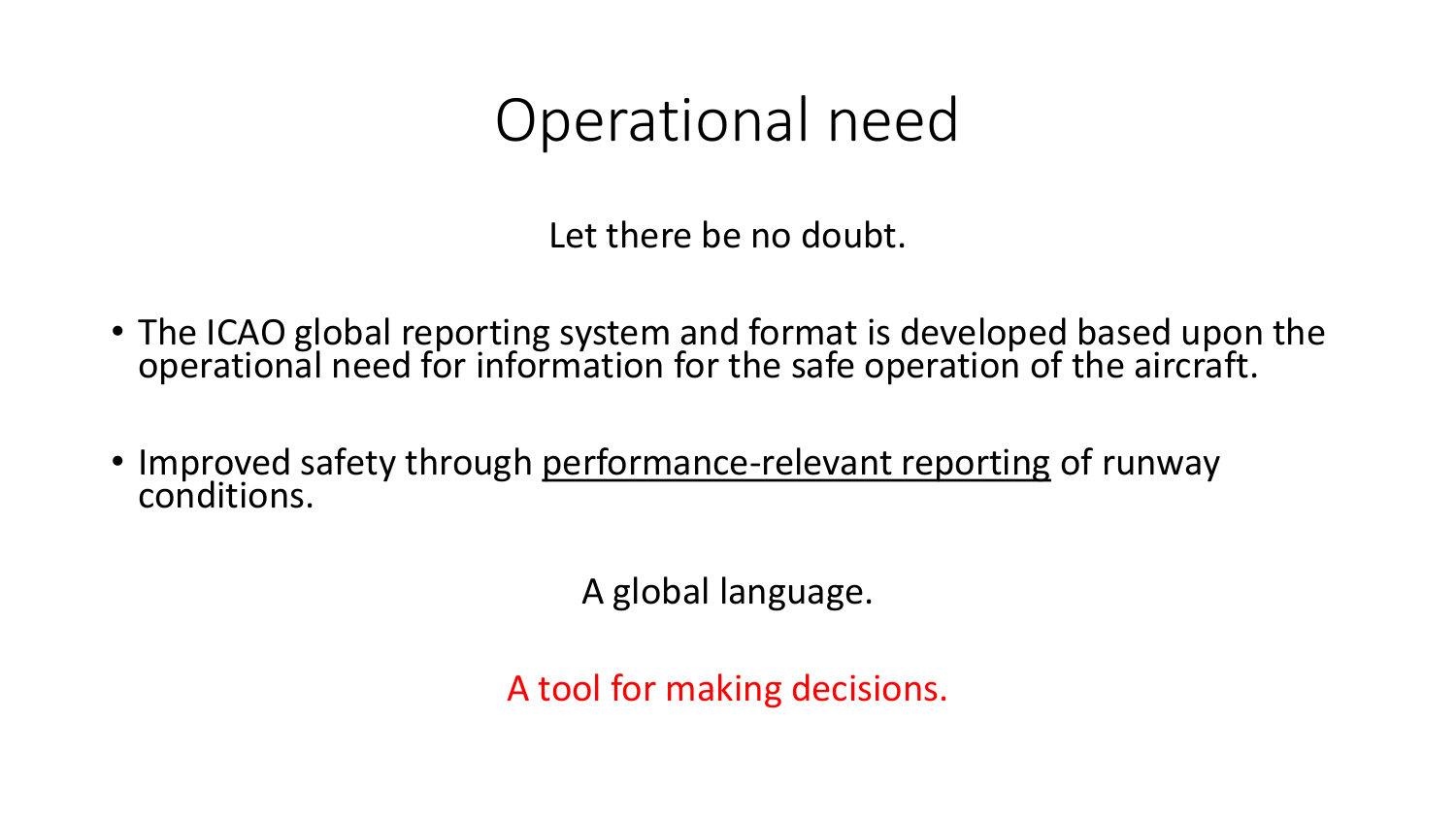

Runway Condition Report (RCR)

A tool for making decisions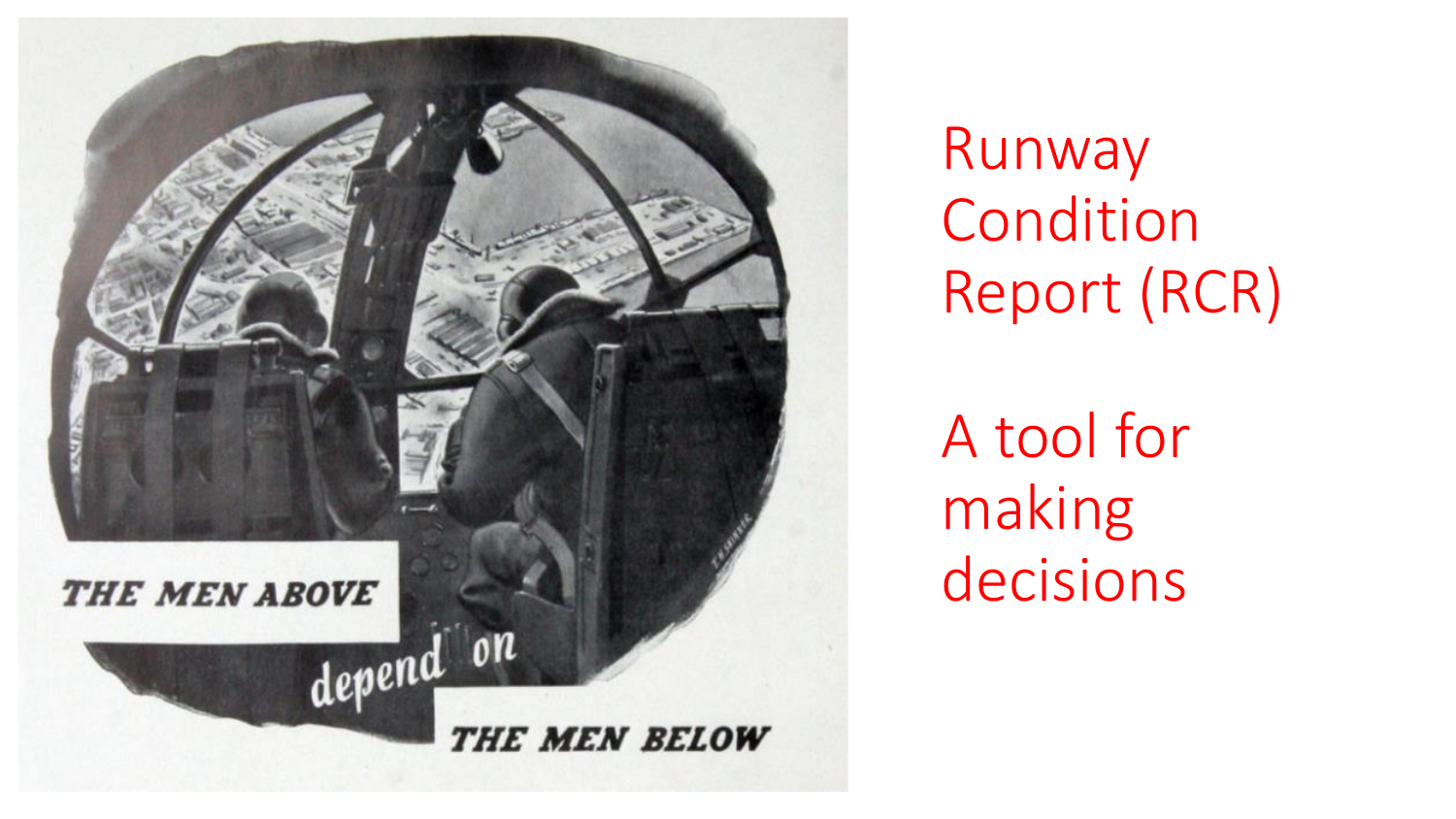## Three accidents

- 1958 Munich, Germany (+ 1959 incident at Idlewild, New York, USA)
	- Brought the slush into sharp focus  $-$  1/2 inch rule
- 1989 Dryden, Ontario, Canada
	- exhaustive investigation ....., but also of the aviation system that allowed it to occur.'
	- JWRFMP
- 2006 Midway, Chicago, USA
	- TALPA ARC

This methodology communicates actual runway conditions to pilots in terms that directly relate to expected aircraft performance.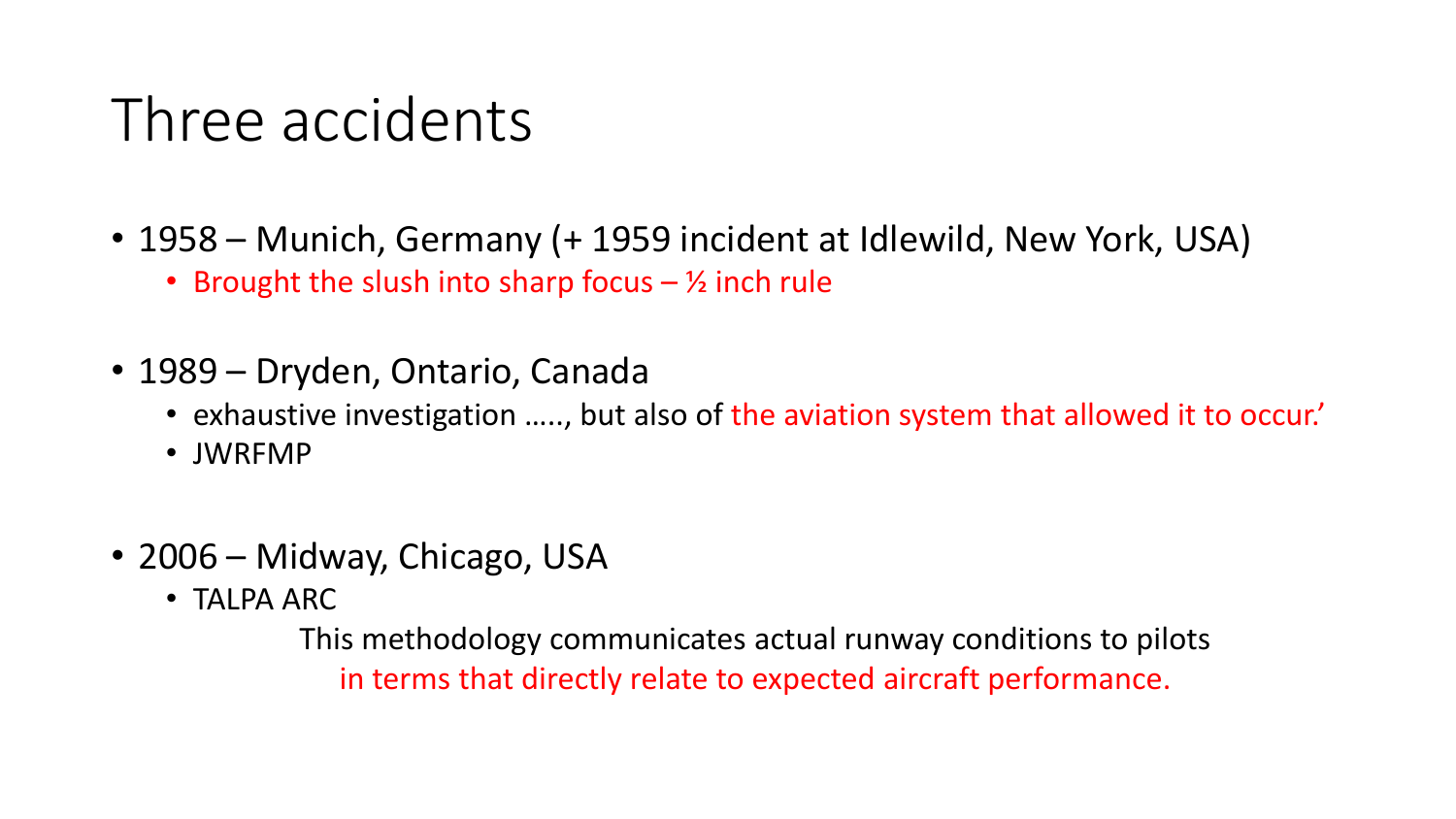#### 1960's – IATA proposal – MOTNE - SNOWTAM

- 1963 IATA addressed concern and proposed a new reporting system and format – Snow plan – MOTNE (only network available)
- 1968 SNOWTAM pro-forma
- Report Subjective judgement heavily based/supported by measured friction coefficient.
- Global application? No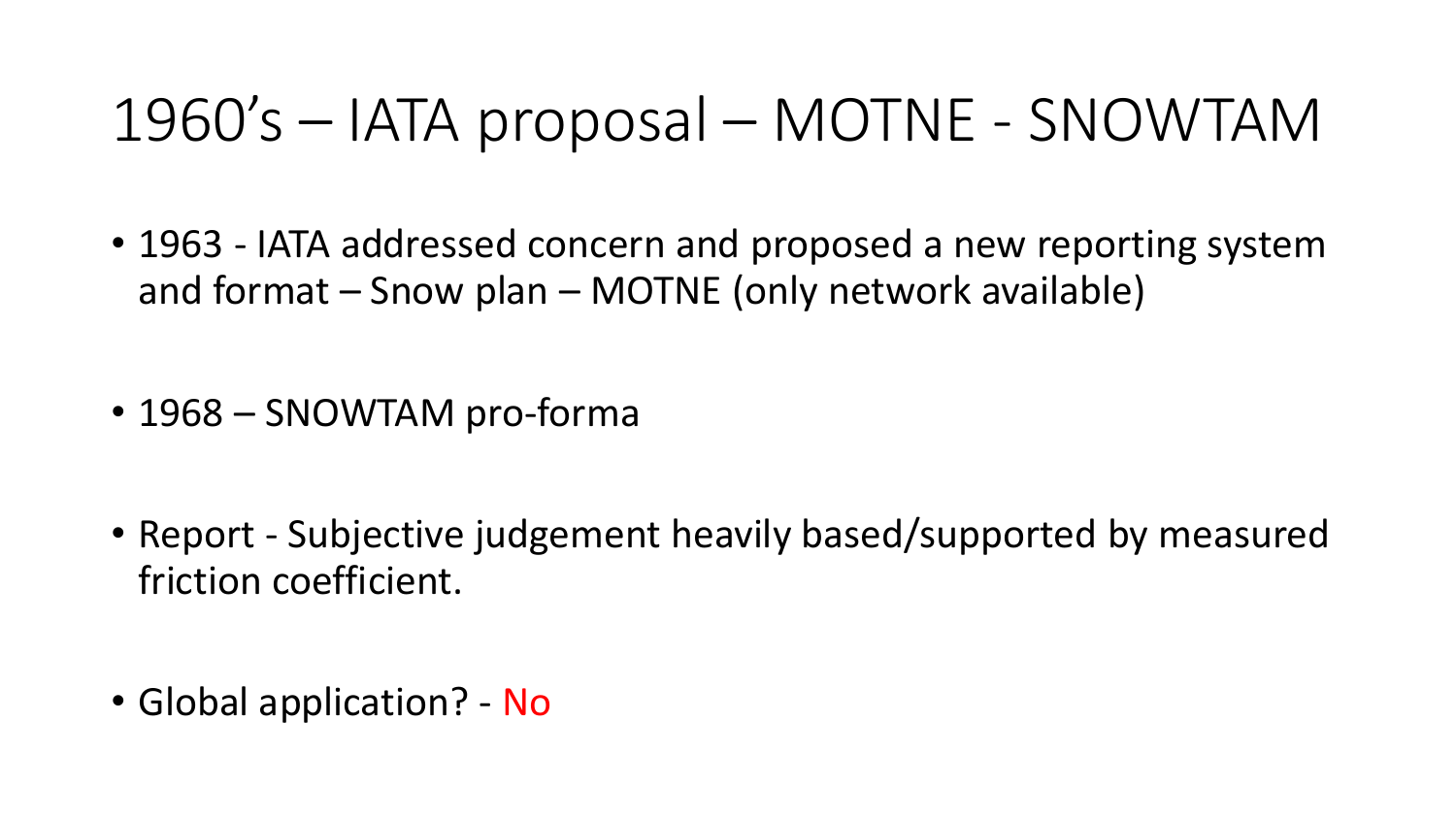### JWRFMP (1995 – 2004+)





Angelo Boccanfuso 1962 – 2016 Transport Canada Development Centre Joint Winter Runway Friction Measurement Program 1995 – 2004 +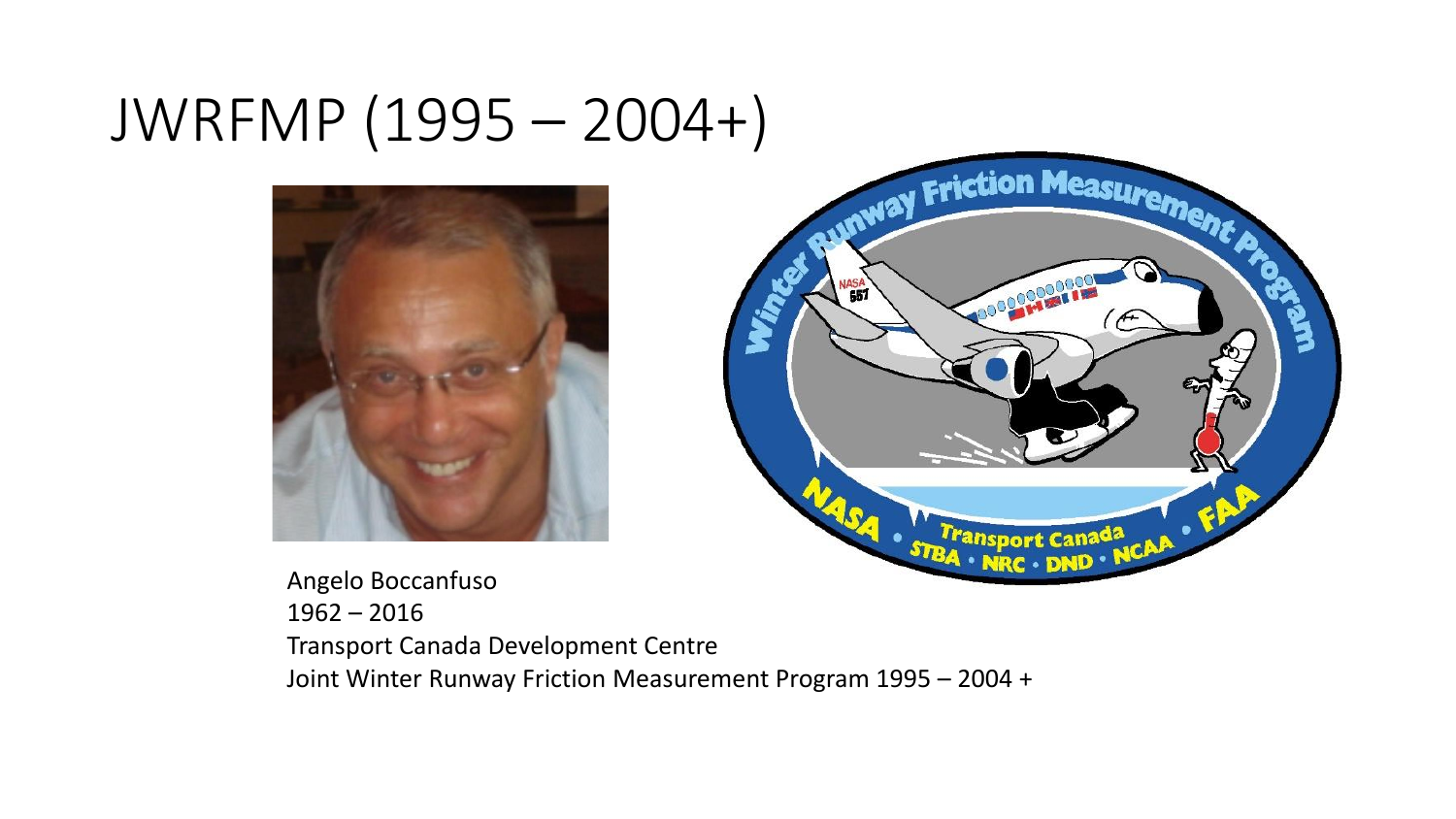### JWRFMP overall objective

- ….. device a better, more meaningful method for the pilot to determine landing and accelerated stopping distance requirements.
- Based upon, among others; recommendation (part of):
	- …. technically accurate means of defining runway surface conditions and their effects on aircraft performance.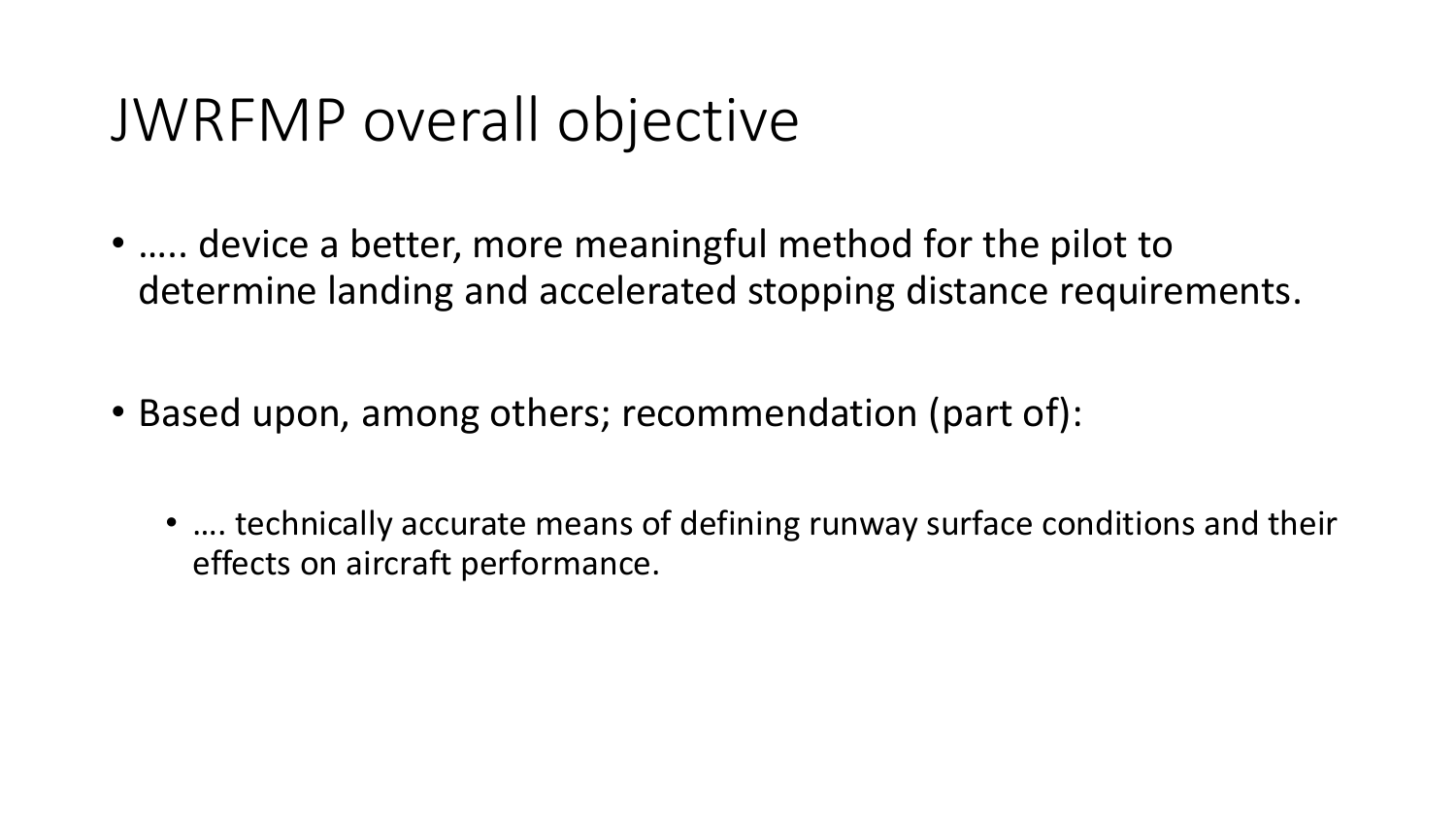#### IMAPCR '99

- Review of ICAO documentation presented at ICAO HQ , Montreal through 16 Safety Barriers with a clear message to address the concern expressed:
- …. that ICAO address the discrepancies outlined
- …. that ICAO needs to address and clarify the documentation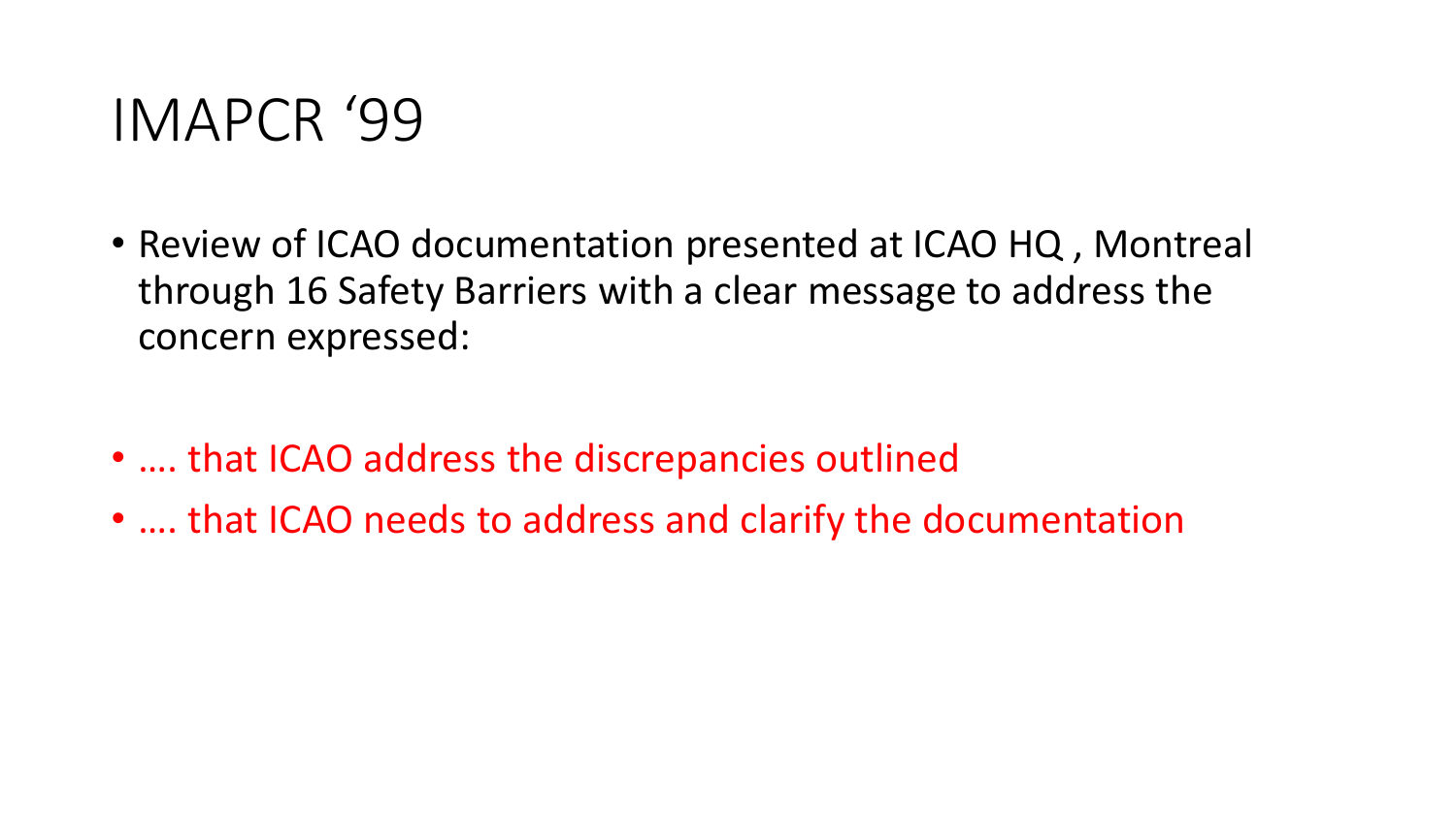#### AOSWG/1 – June 2005 Need to standardise information to pilots

(Chicago Midway - December 2005)

ICAO State letter - May 2006 – Questionnaire

FAA Workshop - August 2006

Aerodrome Panel - 1 December 2006

FAA – TALPA ARC - October 2007

AOSWG/5 – April 2008

ICAO Friction Task Force - April 2008

TALPA ARC transmitted proposals to FAA in April/May 2009 TALPA ARC closed in Nov 2009 TALPA initiative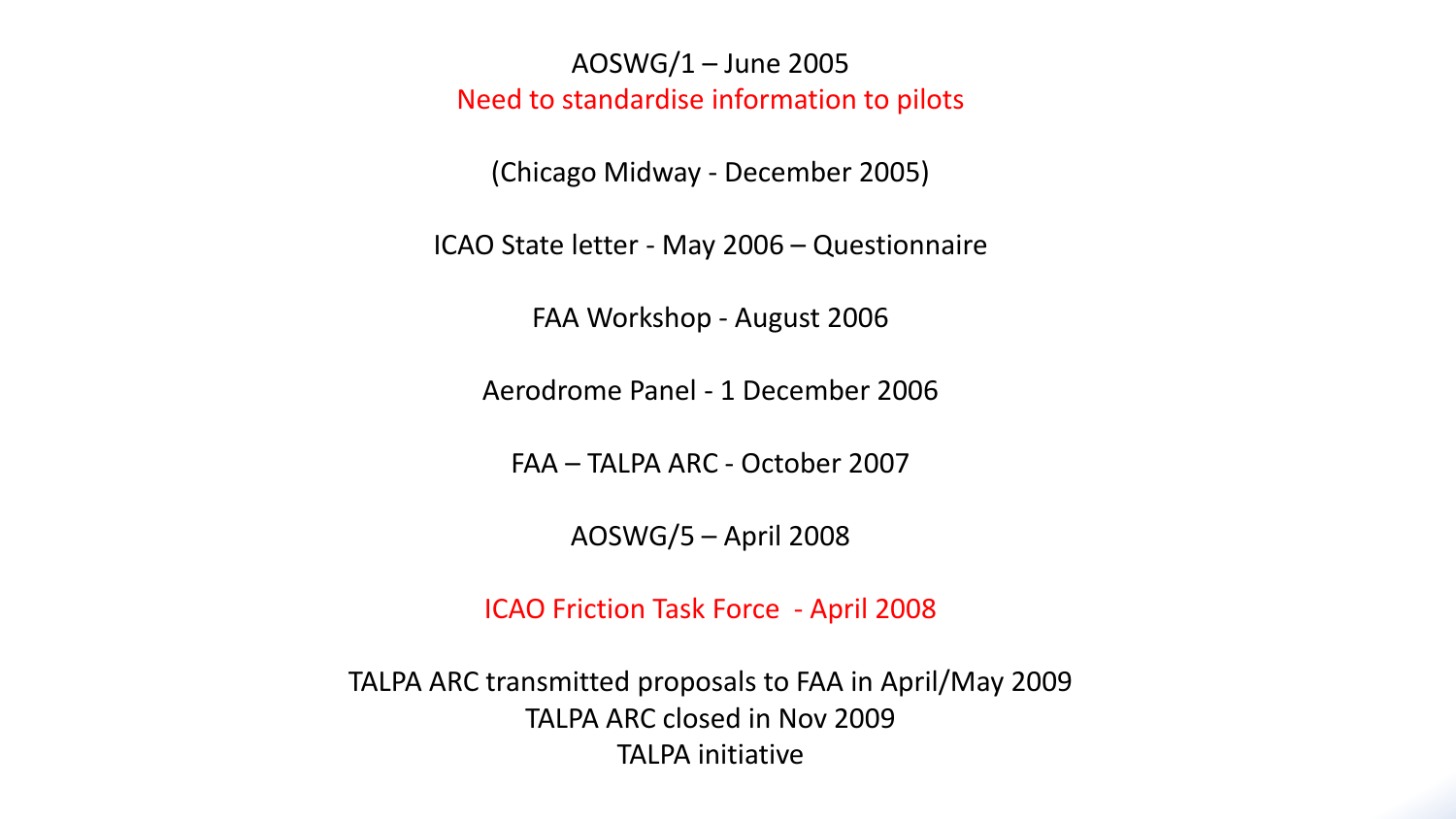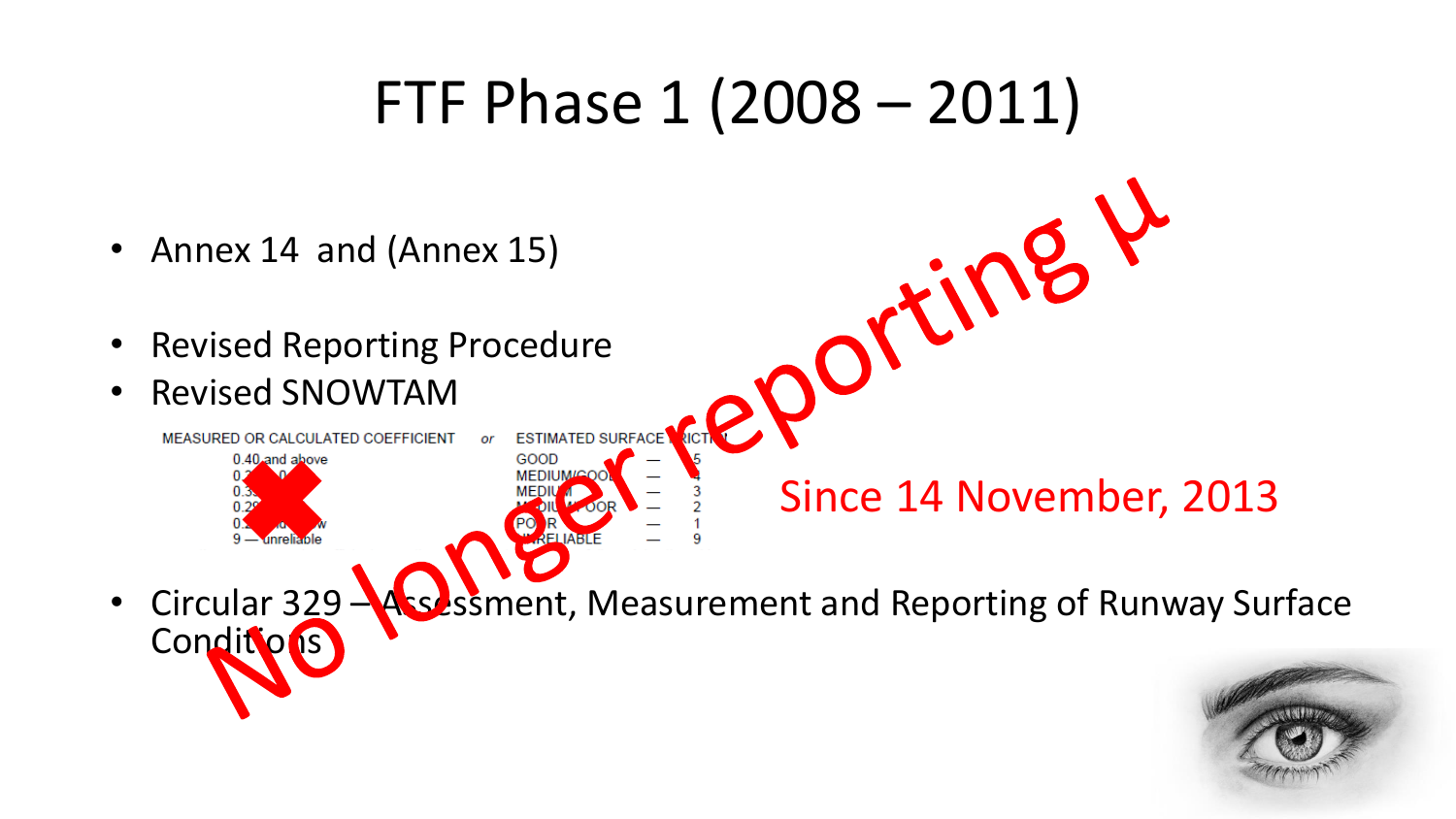![](_page_11_Figure_0.jpeg)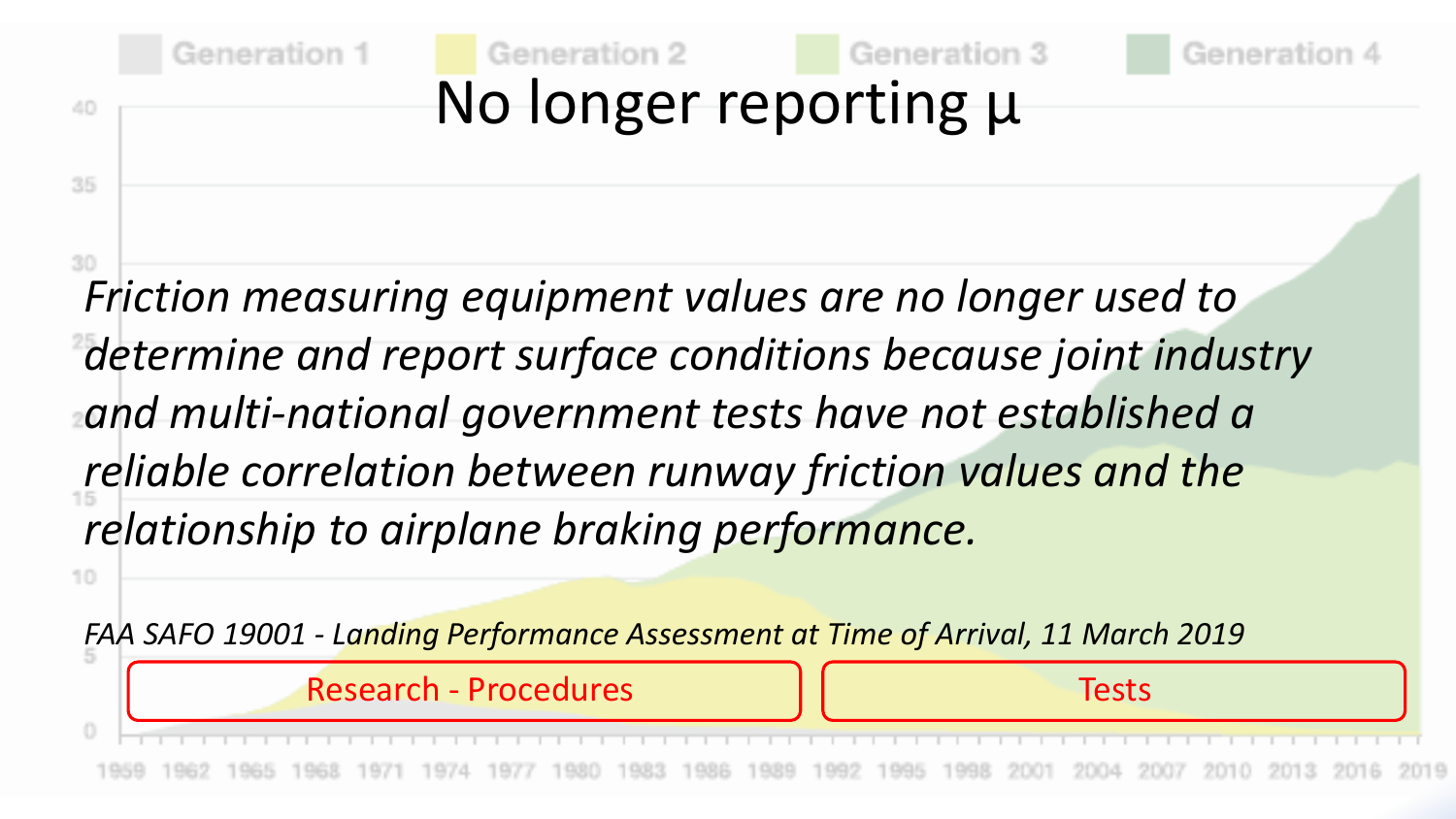## FTF Phase 2 (2011 – 2020+)

• Global reporting system and format

#### 4. November 2021

• Co-operation across Annex's and Panels

That what makes this work so valuable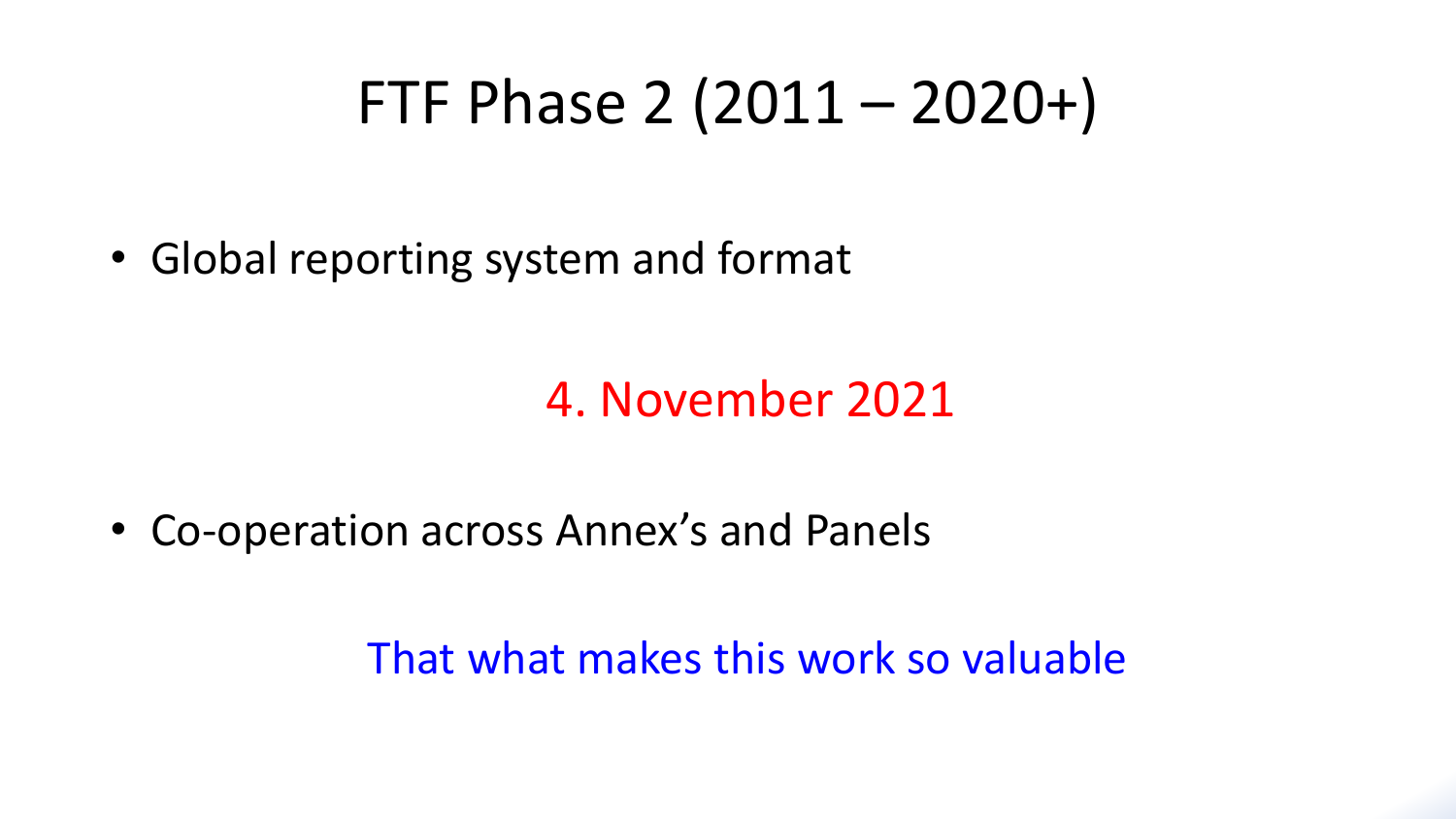#### Air Navigation Commission JOB CARD ADOP.001

• Problem Statement:

• Runway surface conditions have contributed to many safety events and investigations have revealed **shortfalls in the accuracy and timeliness of assessment and reporting methods** currently provided for in ICAO provisions and guidance material.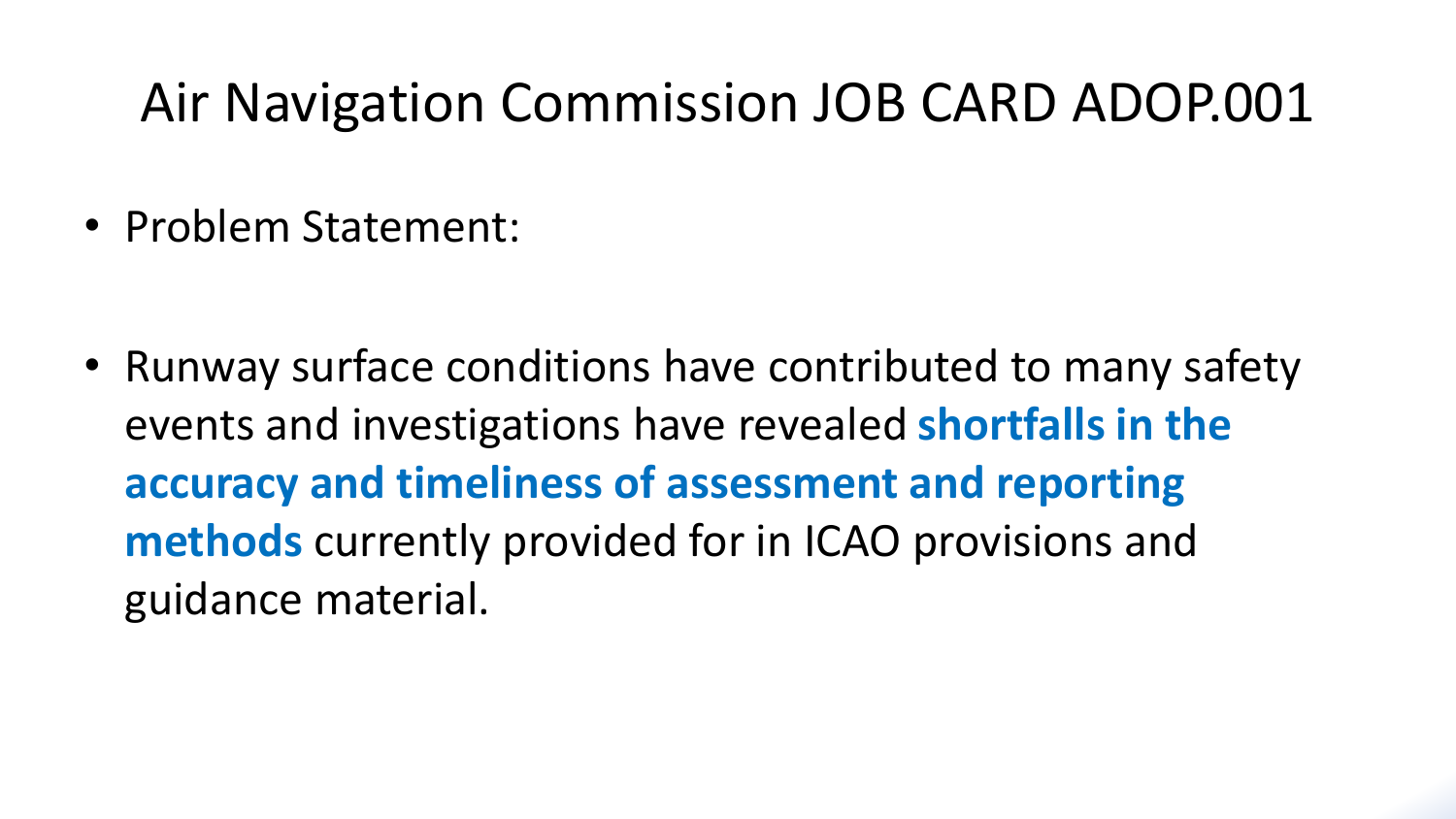#### Air Navigation Commission JOB CARD ADOP.001

• **Pilots** of modern aircraft also **need reports that are directly related to the performance of the aircraft.**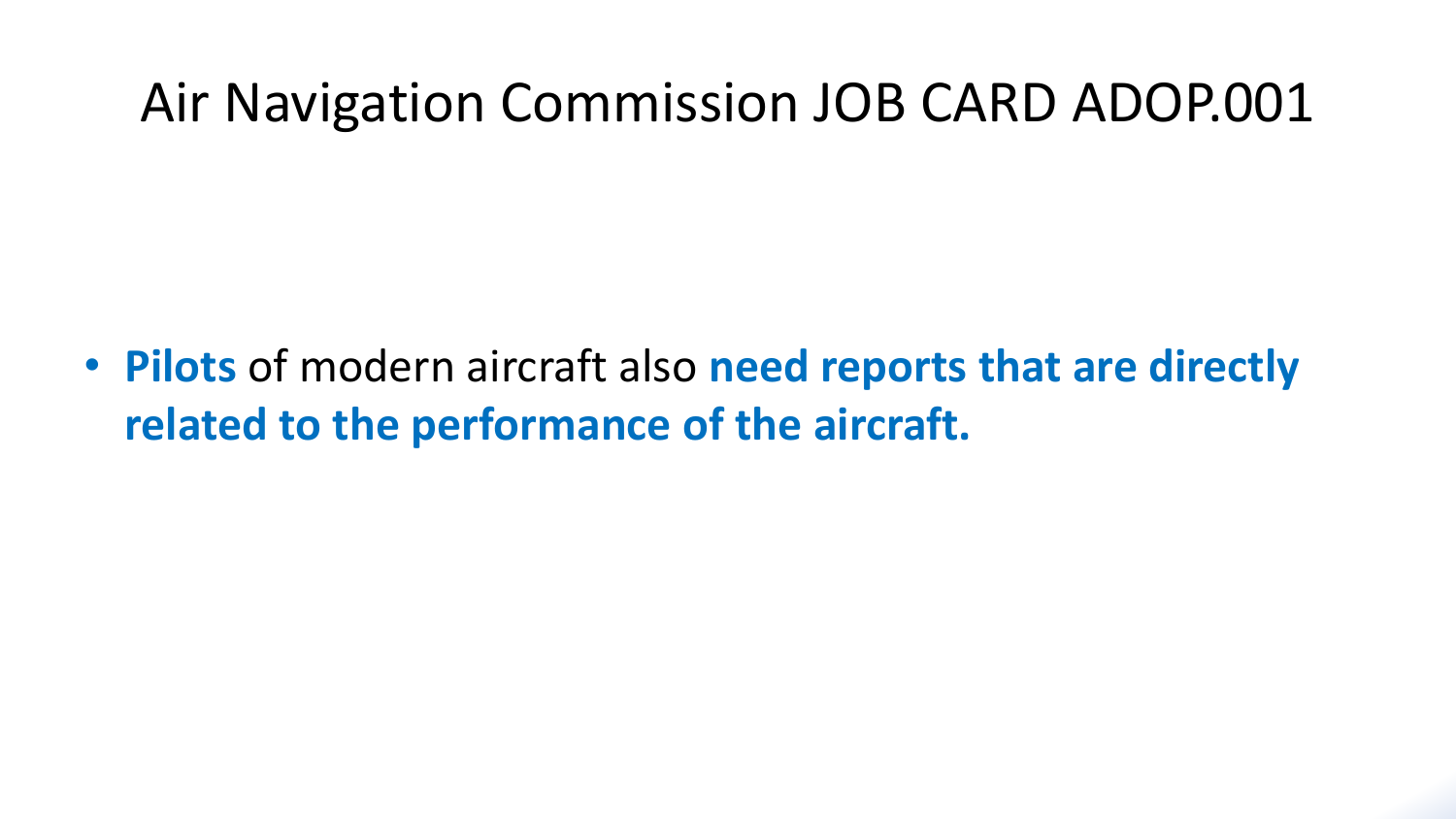## AMENDMENTS

- Annex 3
- Annex 6, Part II

– Aeroplane Performance Manual (Doc 10064) New (2020)

- Annex 8
- Annex 11
	- PANS ATM
- Annex 14, Vol I
	- PANS Aerodromes
	- Circular 329 Revised  $\rightarrow$  Circular 355 (March 2019)
- Annex 15
	- PANS AIM (Doc 10066) New (2018) (AIS-AIMSG)

*All changes are (and must be) coordinated!*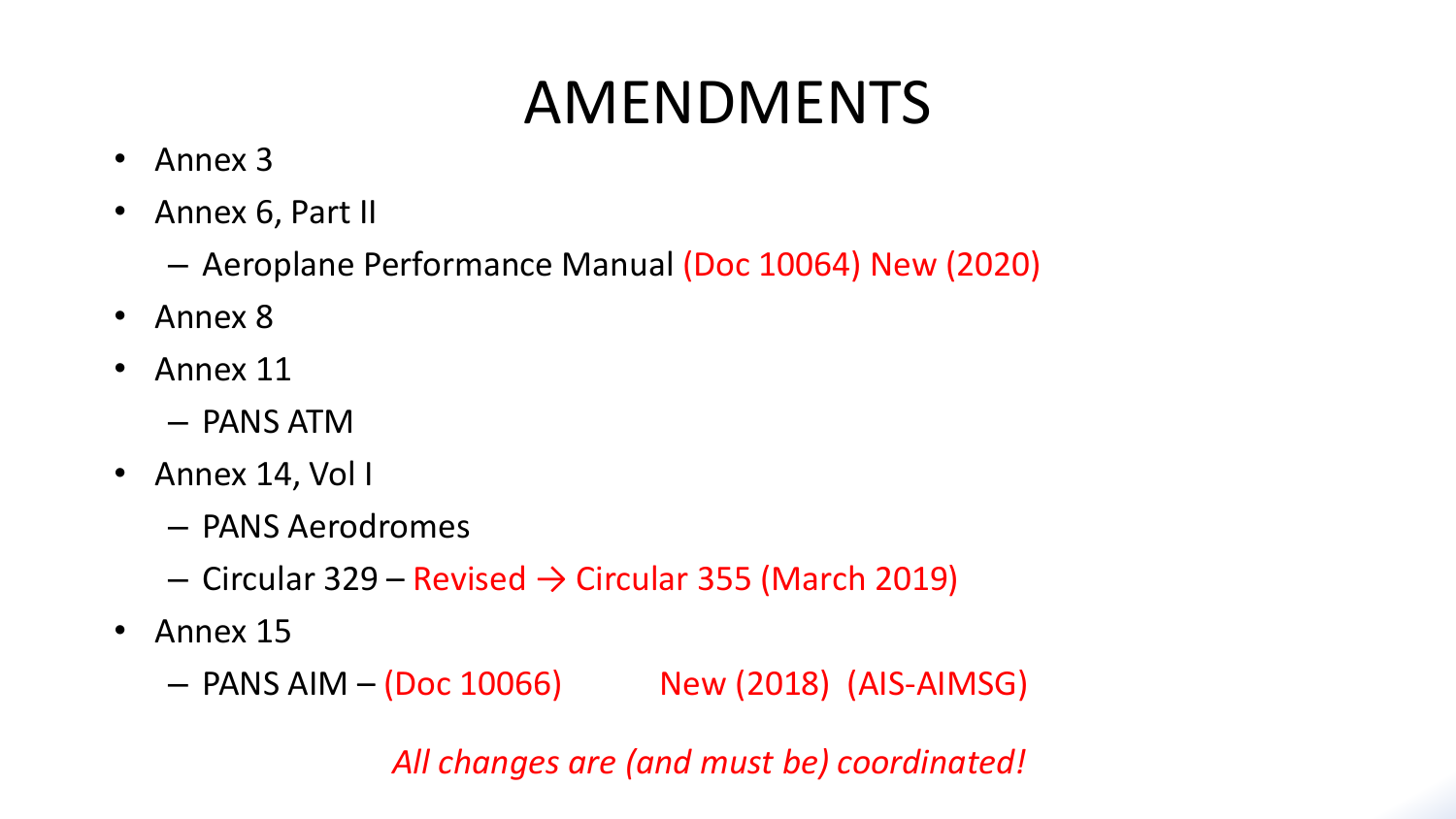## Affects

- Aircraft Manufacturers (Aircraft Flight Manual)
- Aircraft Operators (Operations Manual)
- Aerodrome Operators (Aerodrome Manual)
- Aeronautical Information Services (SNOWTAM)
- Air Traffic Services (ATIS/VOICE)

#### ALL: One language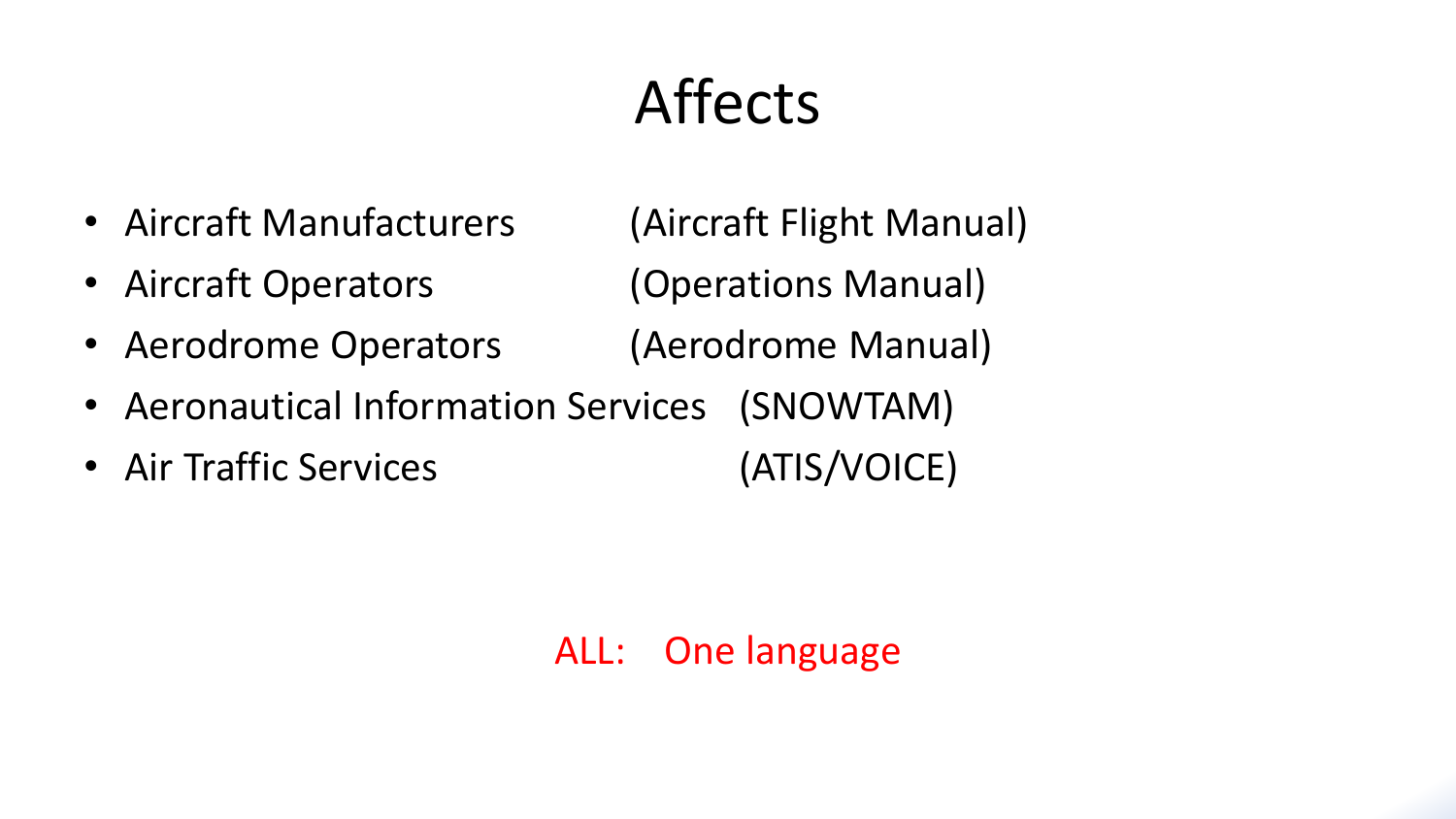## Defined concept

• Definitions of terms define the fundamental, conceptual part of the report and assessment of the runway surface conditions methodology.

• Based on the defined concept the RCR is a validated method that replaces subjective judgements with objective assessments that are directly tied to criteria relevant for aeroplane performance. These criteria have been determined by aeroplane manufacturers to cause specific changes in aeroplane braking performance.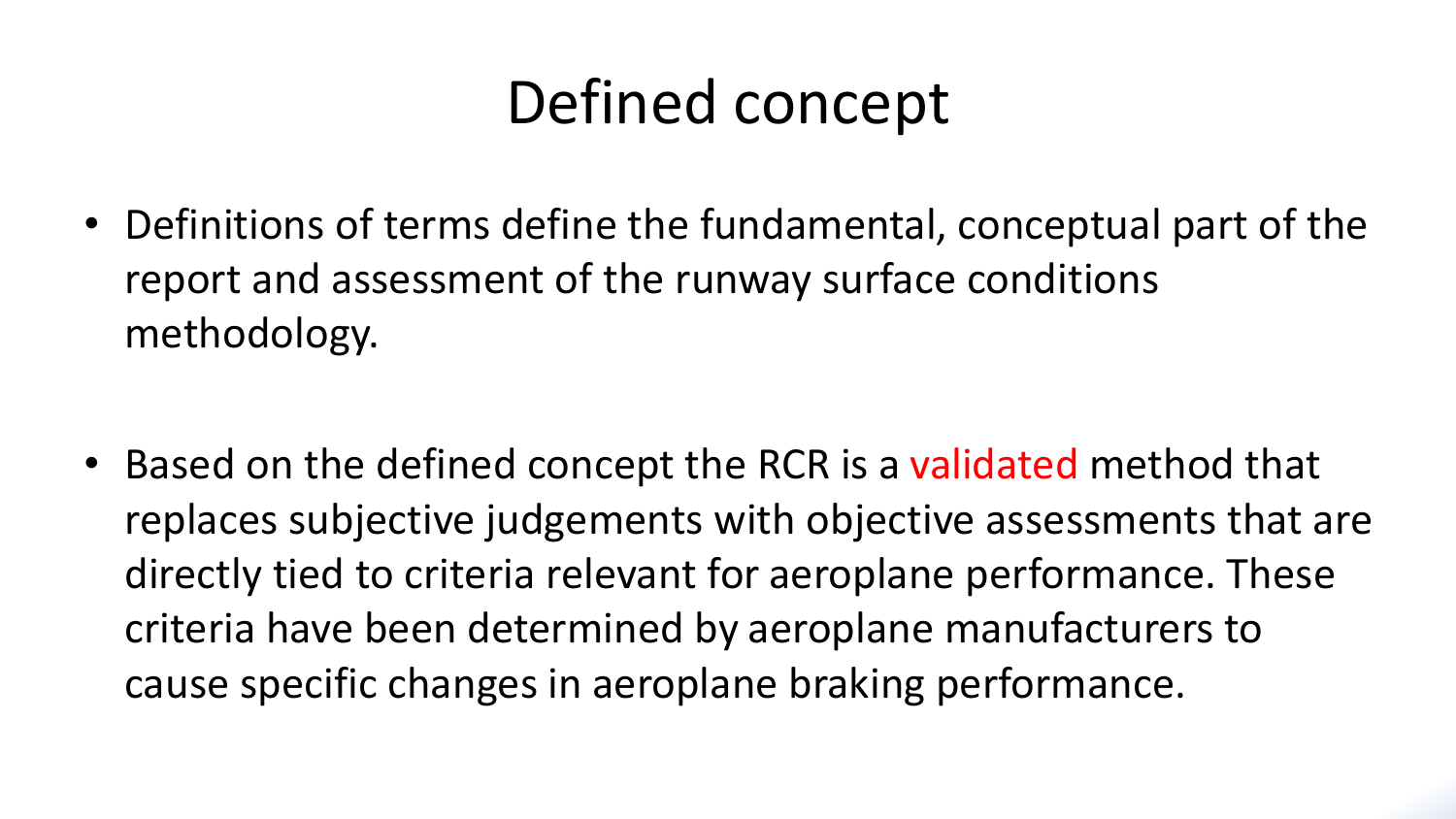## Standardised information to pilots

#### Aeroplane performance calculation section

Information provided in standardised order.

Type of information identified by location in the information string.

Situational awareness section

Information provided in standardised order.

Each information ends with <sup>a</sup> . "full stop"

![](_page_18_Picture_7.jpeg)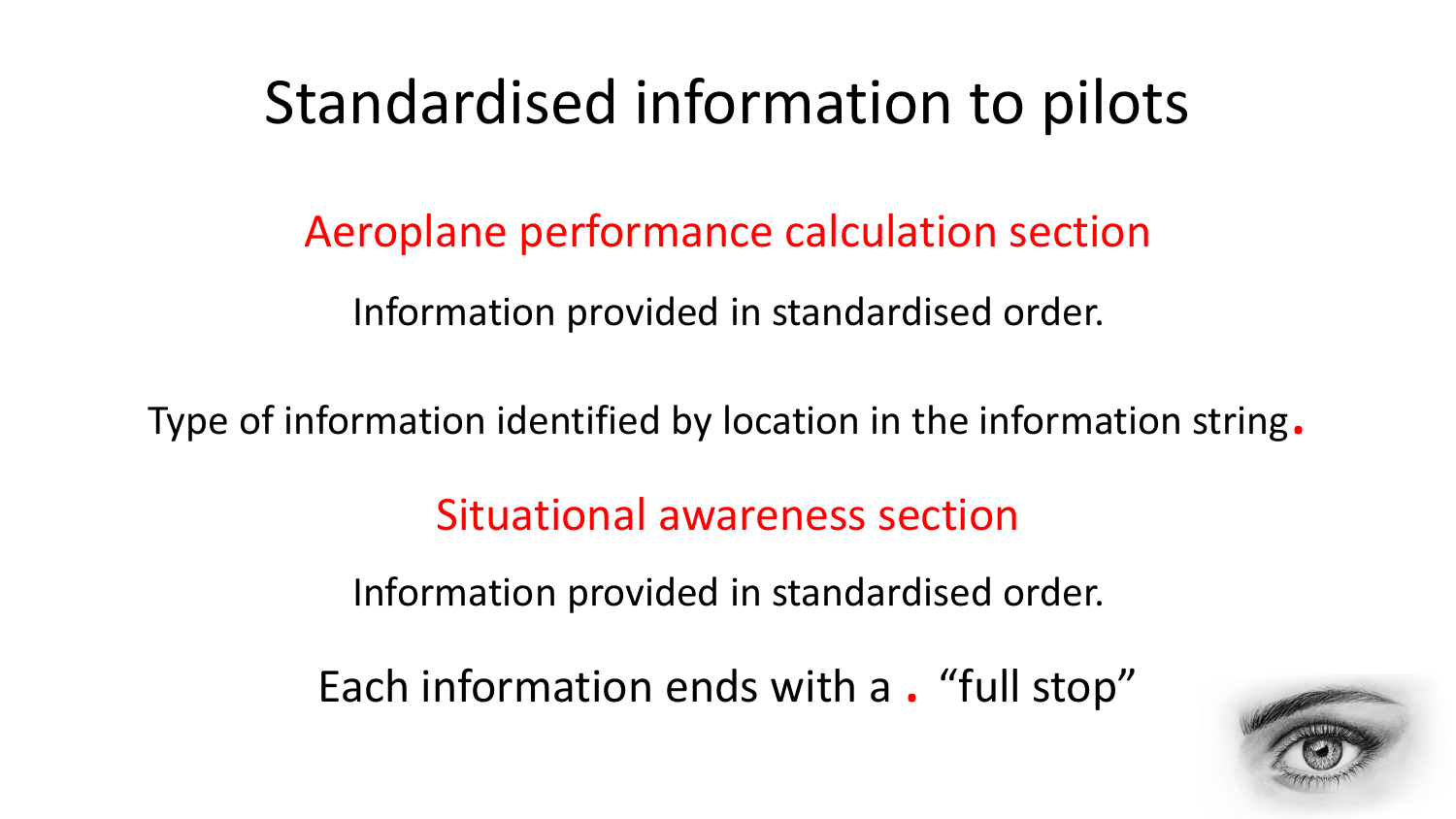### Operational need

The information is being generated in a standardised format in order to meet an operation need.

Runway Condition Report (RCR)

![](_page_19_Picture_3.jpeg)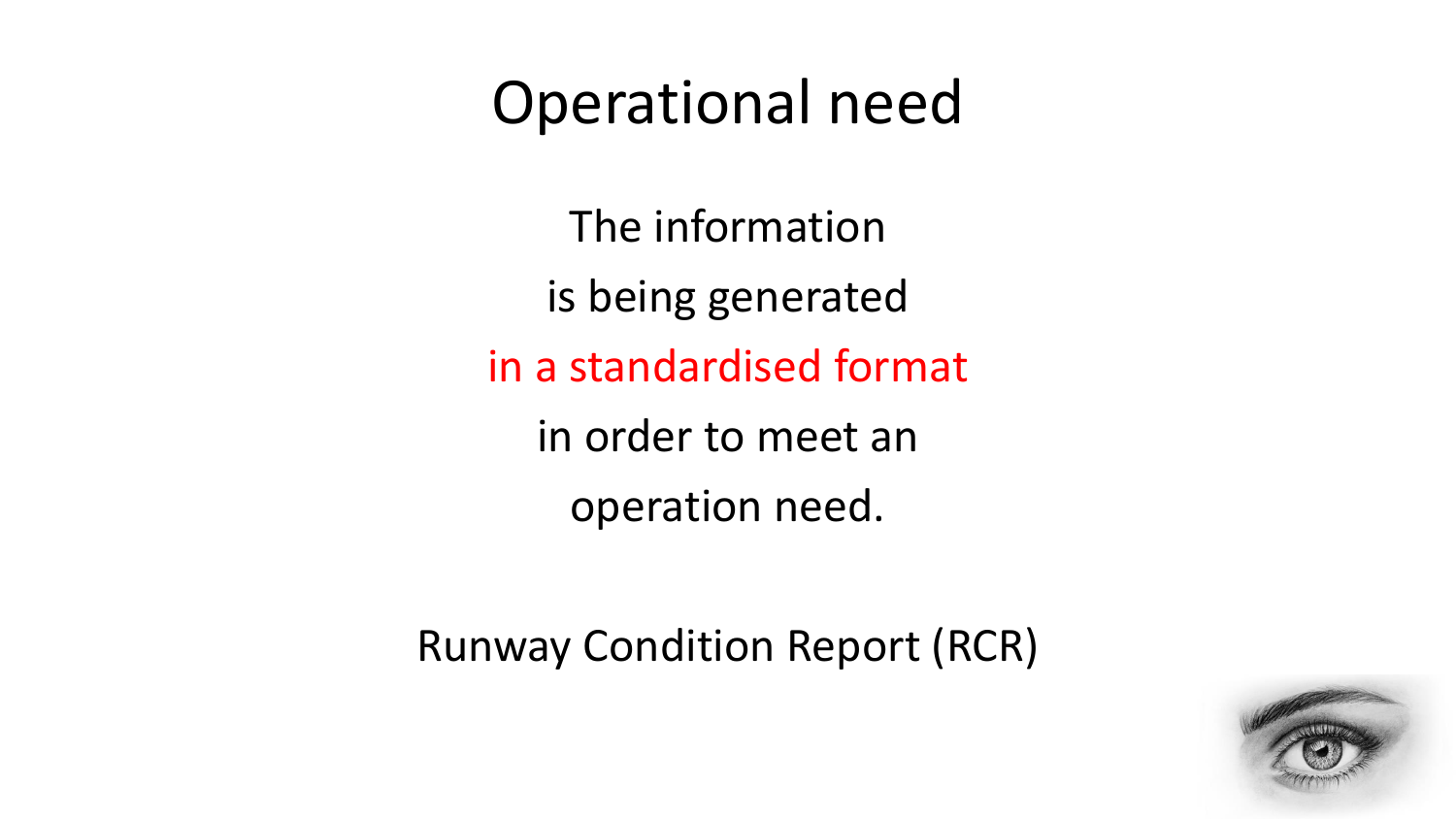## **Challenges**

- •Implementation
- •Training
- •Technical issues/Programming

# Willingness to change

![](_page_20_Picture_5.jpeg)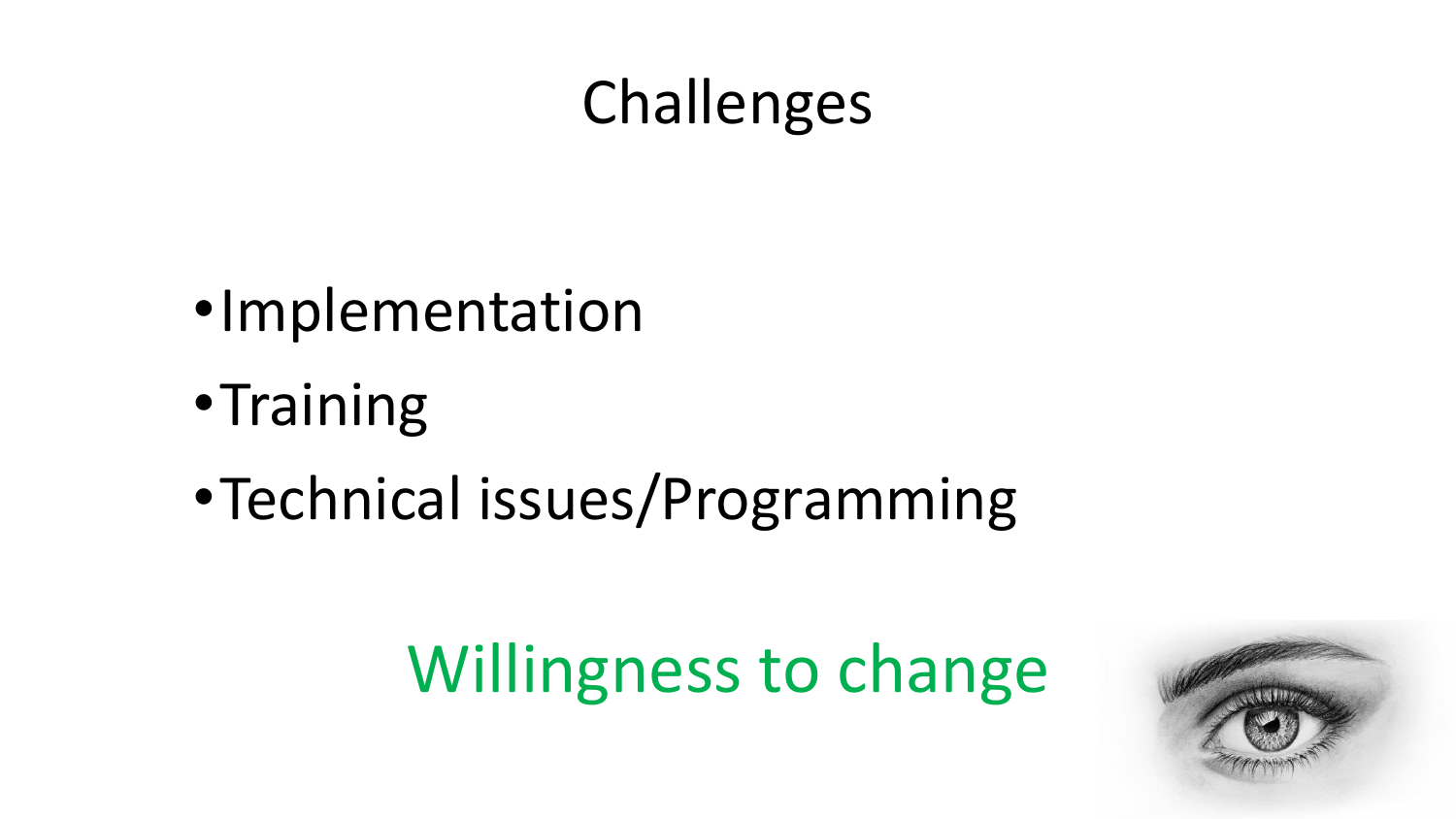## Doc Hierarchy Europe

![](_page_21_Figure_1.jpeg)